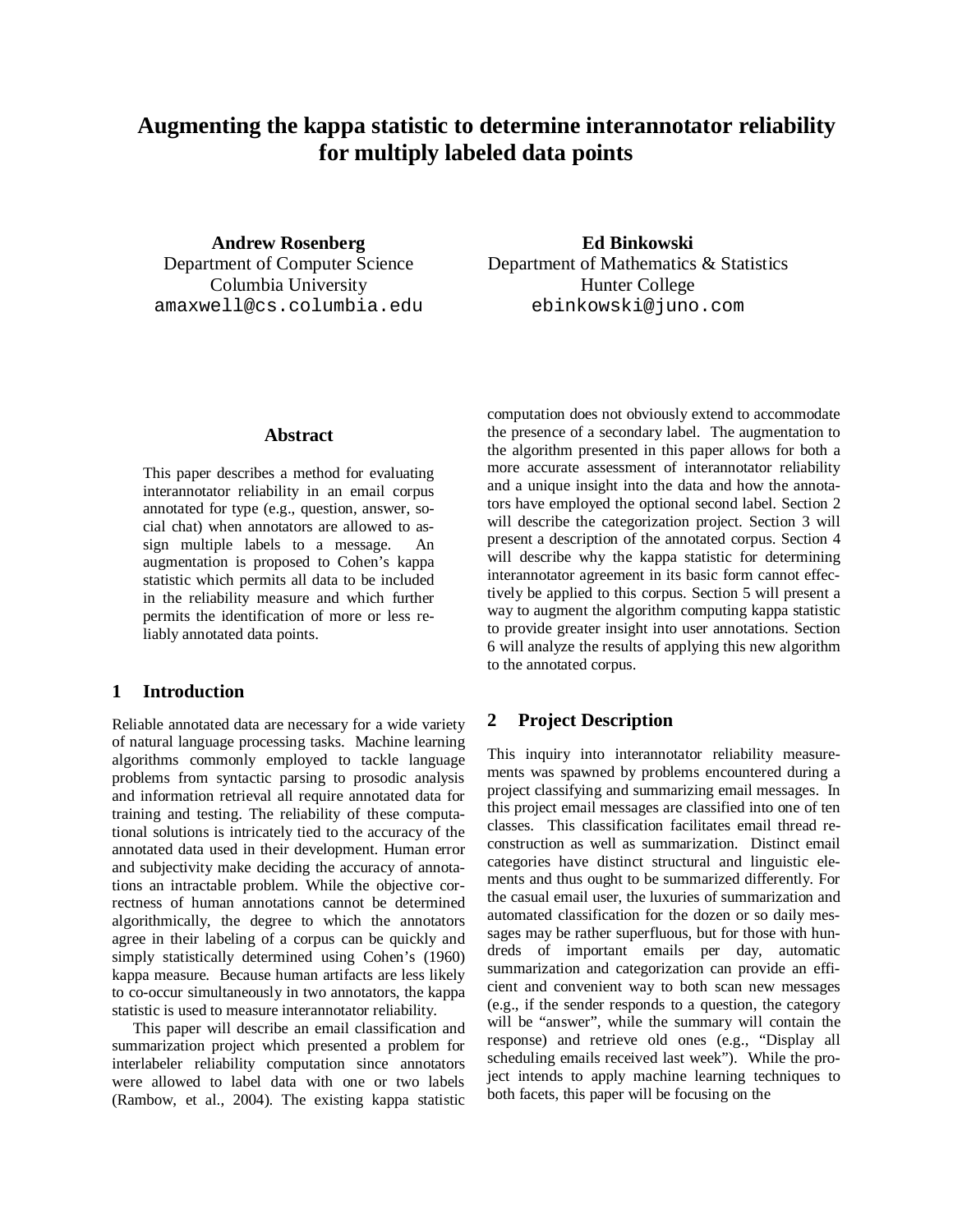categorization component.

### **3 Corpus Description**

The corpus used is a collection of 380 email messages marked by two annotators with either one or two of the following labels: **question**, **answer**, **broadcast**, **attachment transmission**, **planning-meeting scheduling**, **planning scheduling**, **planning**, **action item**, **technical discussion**, and **social chat**. If two labels are used, one is designated primary and the other secondary. These ten categories were selected in order to direct the automatic summarization of email messages.

This corpus is a subset of a larger corpus of approximately 1000 messages exchanged between members of the Columbia University chapter of the Association for Computing Machinery (ACM) in 2001. The annotation of the rest of corpus is in progress.

#### **4 Standard Kappa Shortcomings**

Commonly, the kappa statistic is used to measure interannotator agreement. It determines how strongly two annotators agree by comparing the probability of the two agreeing by chance with the observed agreement. If the observed agreement is significantly greater than that expected by chance, then it is safe to say that the two annotators agree in their judgments. Mathematically,  $1 - p(E)$  $(A) - p(E)$ *p E*  $K = \frac{p(A) - p(E)}{p(A)}$ −  $=\frac{p(A)-p(E)}{p(A)}$  where *K* is the kappa value,  $p(A)$  is

the probability of the actual outcome and  $p(E)$  is the probability of the expected outcome as predicted by chance.

When each data point in a corpus is assigned a single label, calculating  $p(A)$  is straightforward: simply count up the number of times the two annotators agree and divide by the total number of annotations. However, in labeling this email corpus, labelers were allowed to select either a single label or two labels designating one as primary and one as secondary.

The option of a secondary label increases the possible labeling combinations between two annotators fivefold. In the format "{<**A's labels**>, <**B's labels**>}" the possibilities are as follows: {**a**,**a**}, {**a**,**b**}, {**ab**,**a**}, {**ab**,**b**}, {**ab**,**c**}, {**ab**,**ab**}, {**ab**,**ba**}, {**ab**,**ac**}, {**ab**,**bc**}, {**ab**,**cd**}. The algorithm initially used to calculate the kappa statistic simply discarded the optional secondary label. This solution is unacceptable for two reasons. 1) It makes the reliability metric inconsistent with the annotation instructions. Why offer the option of a secondary label, if it is to be categorically ignored? 2) It discards useful information regarding partial agreement by treating situations corresponding to {**ab**,**ba**}, {**ab**,**bc**} and {**ab**, **b**} as simple disagreements.

Despite this complication, the objective in computing p(A) remains the same, count the agreements and divide by the number of annotations. But how should the partial agreement cases ({**ab**, **a**}, {**ab**, **b**}, {**ab**,**ba**}, {**ab**,**ac**}, and {**ab**,**bc**}) be counted? For example, when considering a message that clearly contained both a question and an answer, one annotator had labeled the message as primarily **question** and secondarily **answer**, with another primarily **answer** and secondarily **question**. Should such an annotation be considered an agreement, as the two concur on the content of the message? Or disagreement, as they differ in their employ of primary and secondary? To what degree do two annotators agree if one labels a message primarily **a** and secondarily **b** and the other labels it simply **a** or simply **b**? What if there is agreement on the primary label and discrepancy on the secondary? Or vice versa? In the traditional Boolean assignment, each combination would have to be counted as either agreement or disagreement. Instead, in order to compute a useful value of  $p(A)$ , we propose to assign a degree of agreement to each. This is similar in concept to Krippendorff's (1980) alpha measure for multiple observers.

### **5 Kappa Algorithm Augmentation**

To augment the computation of the kappa statistic, we consider annotations marked with primary and secondary labels not as two distinct selections, but as one divided selection.<sup>1</sup> When an annotator selects a single label for a message, that label-message pair is assigned a score of 1.0. When an annotator selects a primary and secondary label, a weight p is assigned to the primary label and (1-p) to the secondary label for the corresponding label-message pair. Before computing the kappa score for the corpus, a single value p where  $0.5 \leq$  $p \le 1.0$  must be selected. If  $p = 1.0$  the secondary labels are completely ignored, while if  $p = 0.5$ , secondary and primary labels are given equal weight. By examining the resulting kappa score at different values of p, insight into how the annotators are employing the optional secondary label can be gained. Moreover, single messages can be trivially isolated in order to reveal how each data point has been annotated with respect to primary and secondary labels. Landis and Koch (1977) present a method for calculating a weighted kappa measure. This method is useful for single annotations where the categories have an obvious relationship to each other, but does not extend to multiply labeled data points where relationships between categories are unknown.

<sup>&</sup>lt;sup>1</sup> Before settling on this approach, we considered counting each annotation equivalently whether primary or secondary. This made computation of  $p(A)$  and  $p(E)$  more complex, and by ignoring the primary/secondary distinction offered less insight into the use of the labels.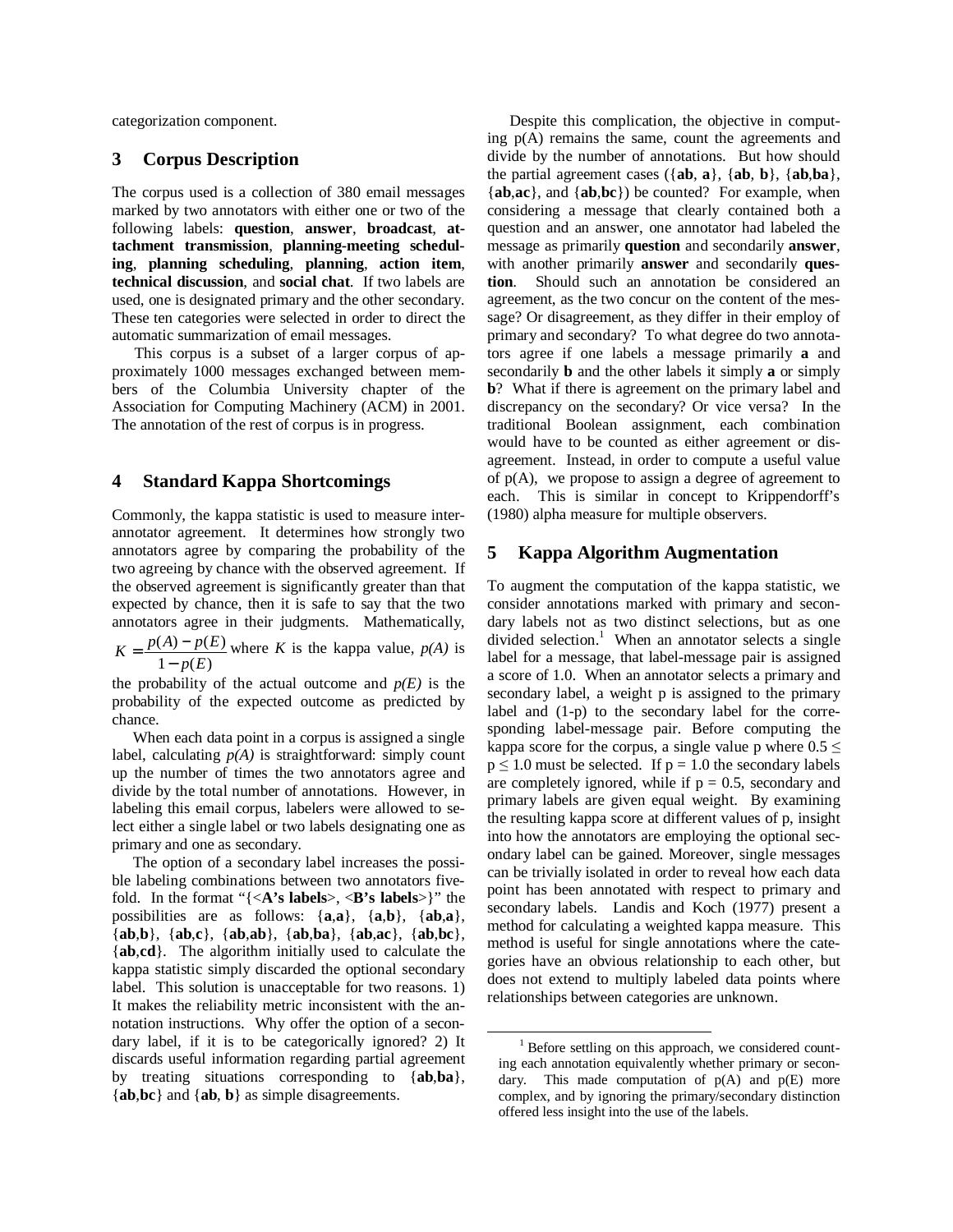#### **5.1 Compute** *p(A)*

To compute  $p(A)$ , the observed probability, two annotation matrices are created, one for each annotator. These annotation matrices, *Mannotator*, have N rows and M columns, where n is the number of messages and m is the number of labels. These annotation matrices are propagated as follows.

 $M_A[x, y] = 1$ , if A marked only label y for message x.

 $M_A[x, y] = p$ , if A marked label y as the primary label for message x.

 $M_A[x, y] = 1 - p$ , if A marked label y as the secondary label for message x.

 $M_A[x, y] = 0$ , otherwise.

Table 1 shows a sample set of annotations on 5 messages by annotator A. Table 2 shows the resulting *M<sup>A</sup>* based on the annotation data in Table 1 where p=0.6.

| $Msg1$   $Msg2$   $Msg3$   $Msg4$   $Msg5$ |  |  |
|--------------------------------------------|--|--|
| hя                                         |  |  |

Table 1. Sample annotation data from labeler A

|       | a   | b   | $\mathbf{C}$ | d |  |
|-------|-----|-----|--------------|---|--|
| Msg1  | 0.6 | 0.4 | 0            |   |  |
| Msg2  | 0.4 | 0.6 | 0            |   |  |
| Msg3  | 0   |     | 0            |   |  |
| Msg4  | 0   |     |              |   |  |
| Msg5  | 0   | 0.4 | 0.6          |   |  |
| Total |     | 2.4 | 1.6          |   |  |

Table 2.  $M_A$  based on Table 1 data (p=0.6;N=5).

With the two annotation matrices,  $M_A$  and  $M_B$ , an agreement matrix, *Ag*, is constructed where  $Ag[x, y] = M_A[x, y]^* M_B[x, y]$ . A total, *a*, is set to the sum of all cells of *Ag*. Finally,  $p(A) = \frac{\alpha}{N}$ .

#### **5.2 Compute** *p(E)*

Instead of assuming an even distribution of labels, we compute  $p(E)$ , the expected probability, using the relative frequencies of each annotator's labeling preference. Using the above annotation matrices, relative frequency vectors, *Freqannotator*, are generated. Table 3 shows *Freq<sup>A</sup>* based on *MA* from Table 2.

$$
Freq_A[y] = \sum_{x=1}^{N} \frac{M_A[x, y]}{N}
$$
  
a  
0.2 \quad 0.48 \quad 0.32 \quad 0

Table 3. *Freq<sub>A</sub>* from  $M_A$  in Table 2 (p=0.6;N=5).

Using these two frequency vectors,

$$
p(E) = \sum_{y=1}^{M} Freq_{A}[y] * Freq_{B}[y].
$$

#### $5.3$  **Calculate**  $K'$

The equation for the augmented kappa statistic remains the same in the presence of this augmentation.

$$
K' = \frac{p(A) - p(E)}{1 - p(E)}
$$

### **6 Results**

This technique is not meant to inflate the kappa scores, but rather to provide further insight into how the annotators are using the two labels. Execution of this augmented kappa algorithm on this corpus suggests that the annotation guidelines need revision before the superset corpus is completely annotated. (Only 150 of 380 messages present a label for use in a machine learning experiment with  $K$ '>0.6.) The exact nature of the adjustments is yet undetermined. However, both a strict specification of when the secondary label ought to be used, and reconsideration of the ten available labels would likely improve the annotation effort.

When we examine our labeled data, we find the average kappa statistic across the three annotators did not increase through examination of the secondary labels. If we ignore the secondary labels  $(p=1.0)$ , the average  $K'=0.299$ . When primary and secondary labels are given equal weight ( $p=0.5$ ), the average  $K'=0.281$ .

By examining the average kappa statistic for each message individually at different p values, messages can be quickly categorized into four classes: those that demonstrate greatest agreement at  $p = 1.0$ ; those with greatest agreement at  $p = 0.5$ ; those that yield a nearly constant low kappa value and those that yield a nearly constant high kappa value. These classes suggest certain characteristics about the component messages, and can be employed to improve the ongoing annotation process. Class 1) Those messages that show a constant, high kappa score are those that are consistently categorized with a single label. (92/380 messages.) Class 2) Those messages with a constant, low kappa are those messages that are least consistently annotated regardless of whether a secondary label is used or not. (183/380 messages.) Class 3) Messages that show greater agreement at  $p = 1.0$  than at  $p = 0.5$  demonstrate greater inconsistency when the annotators opt to use the secondary labels but are in (greater) agreement regarding the primary label. Whether the primary label is more general or more specific depends on, hopefully, annotation standards, but in the absence of rigorous instructions,